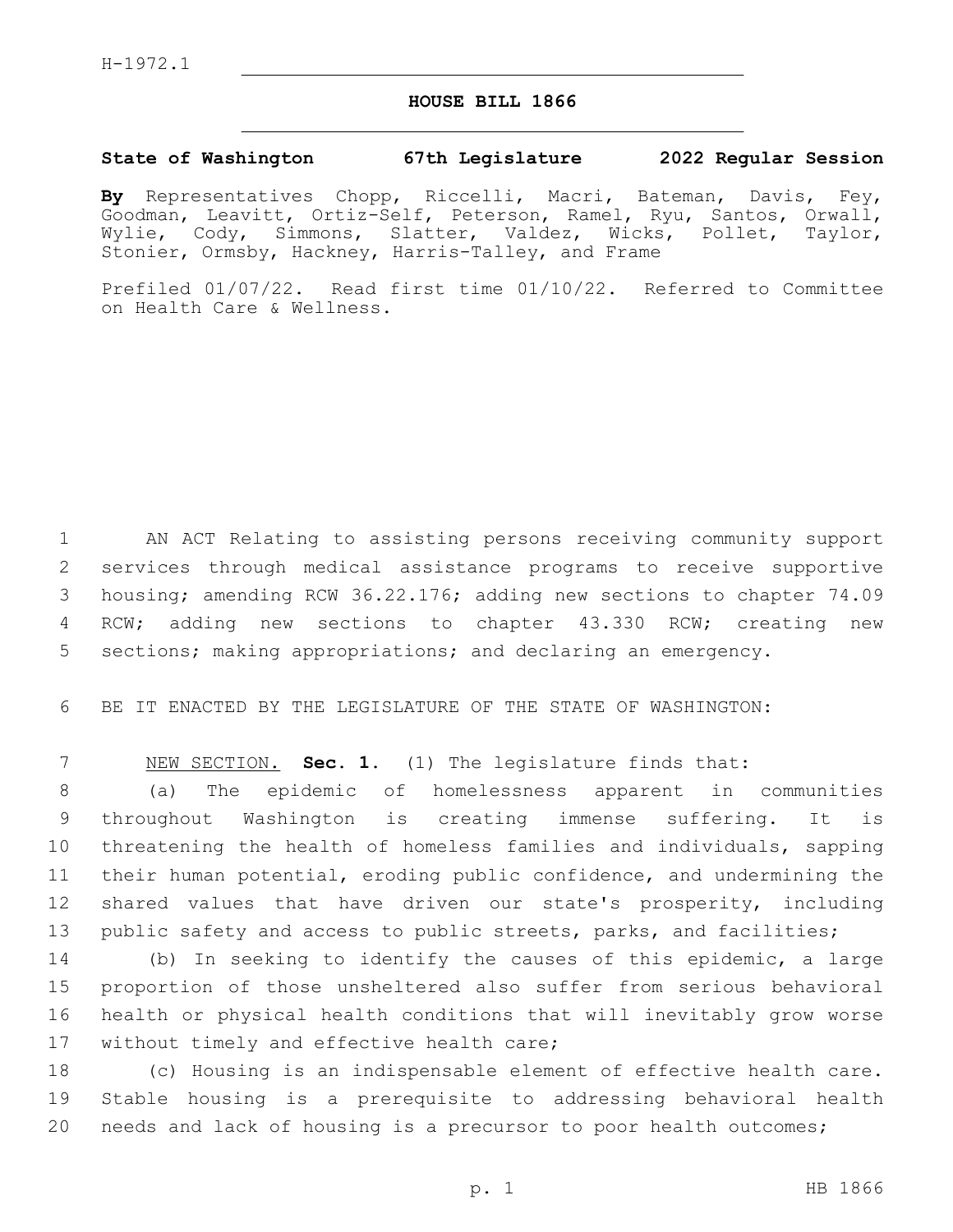(d) A home, health care, and wellness are fundamental for 2 Washington residents;

 (e) Reducing homelessness is a priority of the people of Washington state and that reducing homelessness through policy alignment and reform lessens fiscal impact to the state and improves 6 the economic vitality of our businesses;

 (f) The impact of this epidemic is falling most heavily on those communities that already suffer the most serious health disparities: Black, indigenous, people of color, and historically marginalized and underserved communities. It is a moral imperative to shelter 11 chronically homeless populations; and

 (g) Washington state has many of the tools needed to address this challenge, including a network of safety net health and behavioral health care providers in both urban and rural areas, an effective 15 system of health care coverage through apple health, and excellent public and nonprofit affordable housing providers. Yet far too many homeless families and individuals are going without the housing and health care resources they need because these tools have yet to be 19 combined in an effective way across the state.

 (2) It is the intent of the legislature to treat chronic homelessness as a medical condition and that the apple health and homes act address the needs of chronically homeless populations by pairing a health care problem with a health care solution.

 NEW SECTION. **Sec. 2.** A new section is added to chapter 74.09 25 RCW to read as follows:

 The definitions in this section apply throughout sections 3 and 4 27 of this act unless the context clearly requires otherwise.

 (1) "Community support services" means active search and 29 promotion of access to, and choice of, appropriate, safe, and affordable housing. The term includes, but is not limited to, services to medical assistance clients who are homeless or at risk of becoming homeless through outreach, engagement, and coordination of 33 services with shelter and housing.

 (2) "Coordinating entity" means a private organization under contract with the authority to coordinate community support services as well as supportive housing functions as required under sections 3 37 and 4 of this act.

 (3) "Homeless" means living in a safe haven, an emergency shelter, or a place not meant for human habitation.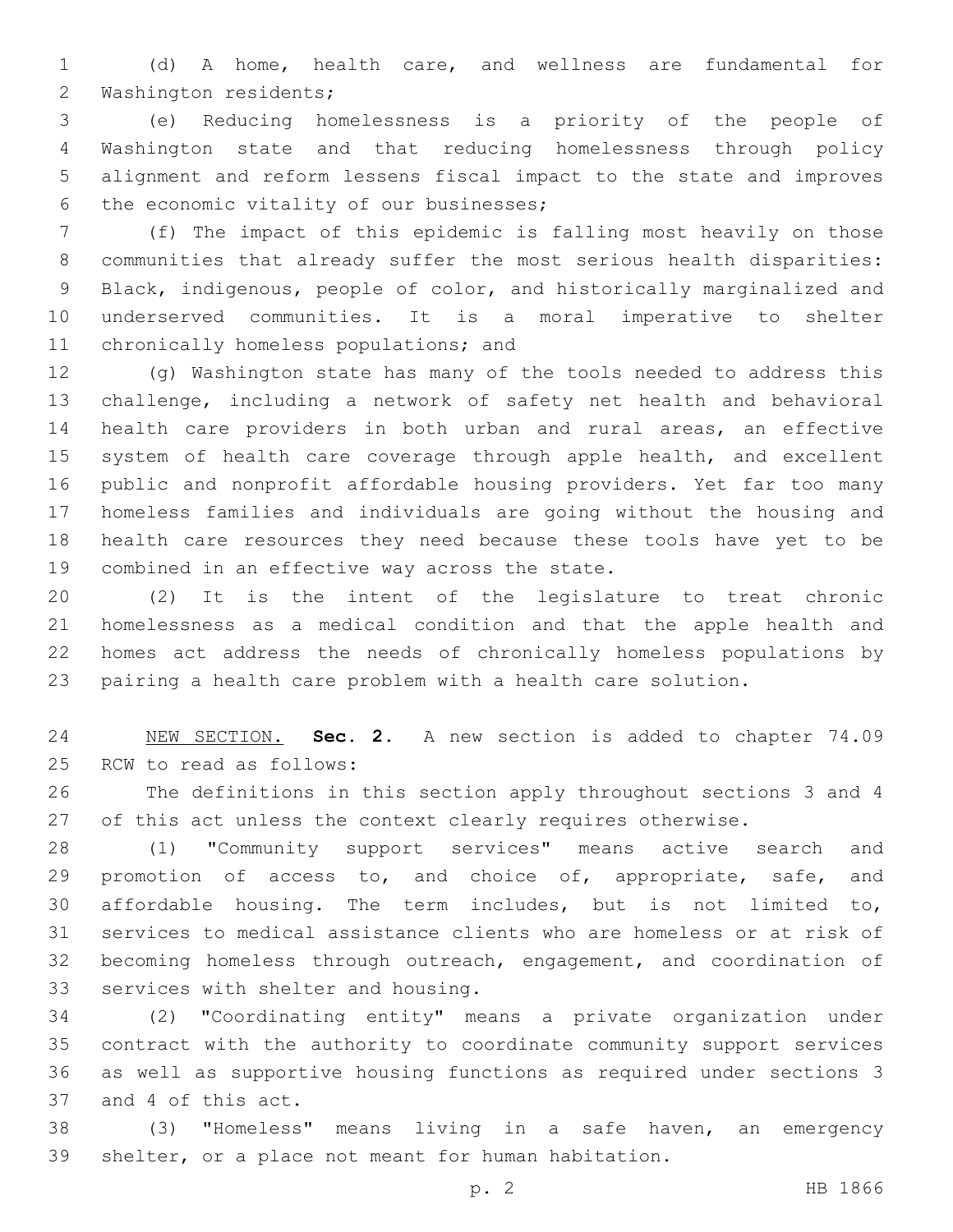(4) "Housing benefit authorization" means a statement from the coordinating entity to the office that a client receiving community support services has been determined to meet the eligibility standards under section 3 of this act to qualify for supportive housing and includes an assessment of the client's housing needs to assure that a supportive housing placement is appropriate and safe.

 (5) "Office" means the office of health and homes created in 8 section 5 of this act.

 (6) "Program" means the apple health and homes program established in section 3 of this act.

 (7) "Regional service area" means a regional service area 12 established pursuant to RCW 74.09.870.

 (8) "Supportive housing" means subsidized housing that prioritizes people who need comprehensive support services to retain tenancy and utilizes admissions practices designed to use lower barriers to entry than would be typical for other subsidized or unsubsidized rental housing, especially related to rental history, criminal history, and personal behaviors. Supportive housing is paired with on-site or off-site voluntary services designed to support a person living with a complex and disabling behavioral health or physical health condition who was experiencing homelessness or was at imminent risk of homelessness prior to moving into housing to retain their housing and be a successful tenant in a housing arrangement, improve the resident's health status, and connect the resident of the housing with community-based health care, treatment, or employment services. Supportive housing is subject to all of the rights and responsibilities defined in chapter 59.18 RCW.

 NEW SECTION. **Sec. 3.** A new section is added to chapter 74.09 29 RCW to read as follows:

 (1) The apple health and homes program is established to provide a supportive housing benefit in renewable 12-month periods for persons enrolled in medical assistance programs under this chapter and receiving community support services. The program shall operate through the submission of housing benefit authorizations issued by a coordinating entity to the office on behalf of persons who meet the eligibility standards established in subsection (2) of this section, as may be adjusted in accordance with federal standards for providing 38 funding for community support services.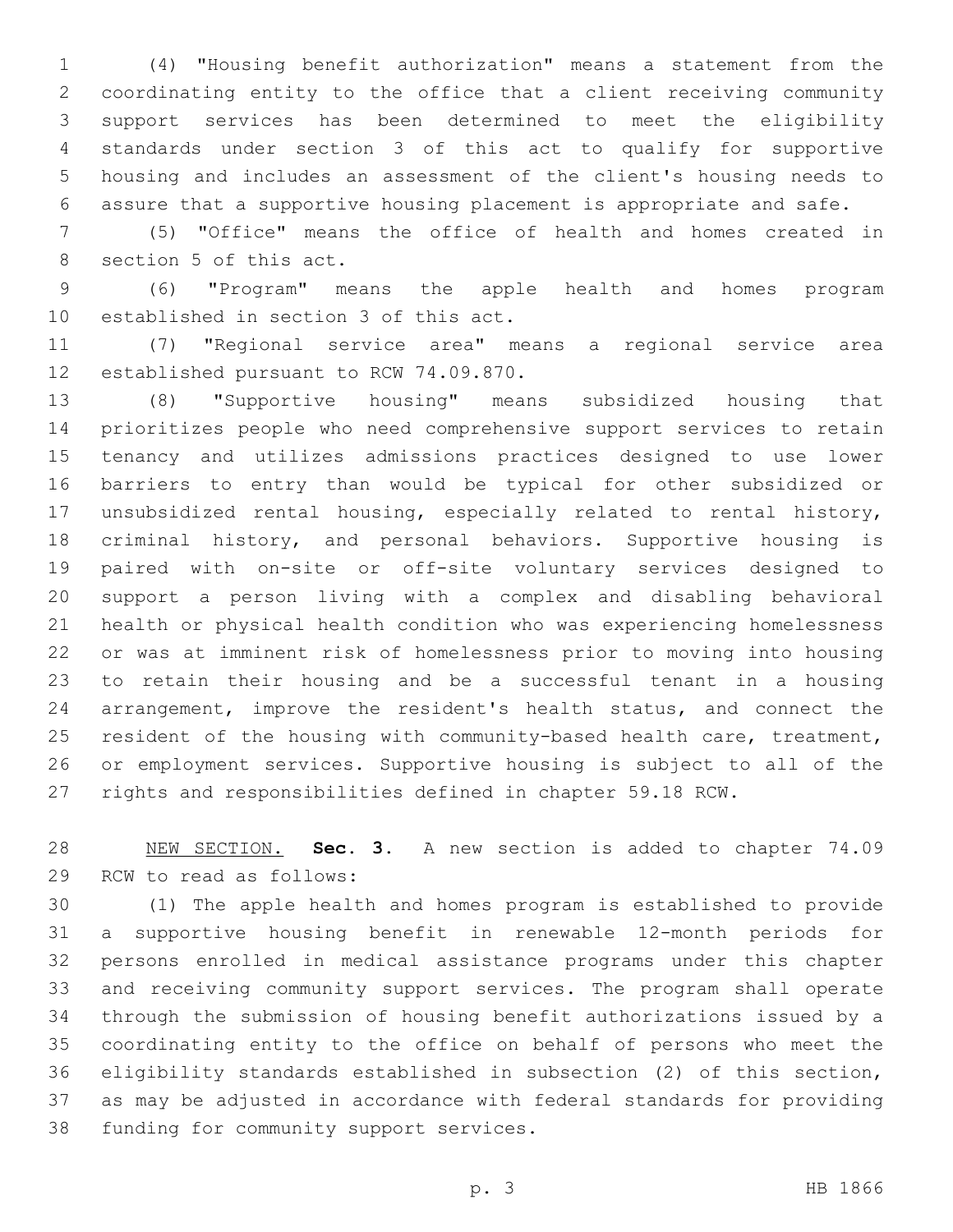(2) To be eligible for a housing benefit authorization under 2 subsection (3) of this section, a person must:

3 (a) Be 18 years of age or older;

 (b) Be enrolled in a medical assistance program under this chapter and eligible for community support services;

(c) Have been assessed:6

 (i) By a licensed behavioral health agency to have a behavioral health need which is defined as meeting one or both of the following criteria:9

 (A) Having mental health needs, including a need for improvement, stabilization, or prevention of deterioration of functioning resulting from the presence of a mental illness; or

 (B) Having substance use disorder needs indicating the need for outpatient substance use disorder treatment which may be determined by an assessment using the American society of addiction medicine criteria or a similar assessment tool approved by the authority;

 (ii) By the department of social and health services as needing either assistance with at least three activities of daily living or hands-on assistance with at least one activity of daily living and have the preliminary determination confirmed by the department of social and health services through an in-person assessment conducted by the department of social and health services; or

 (iii) To be a homeless person with a long-continuing or indefinite physical condition requiring improvement, stabilization, or prevention of deterioration of functioning, including the ability 26 to live independently without support; and

(d) Have at least one of the following risk factors:

 (i)(A) Be homeless at the time a housing benefit authorization is submitted on behalf of the person for the program and have been homeless for 12 months prior to the submission of the housing benefit 31 authorization; or

 (B) Have been homeless on at least four separate occasions in the three years prior to a housing benefit authorization being submitted on behalf of the person for the program, as long as the combined 35 occasions equal at least 12 months;

 (ii) Have a history of frequent or lengthy institutional contact, including contact at institutional care facilities such as jails, substance use disorder or mental health treatment facilities, 39 hospitals, or skilled nursing facilities;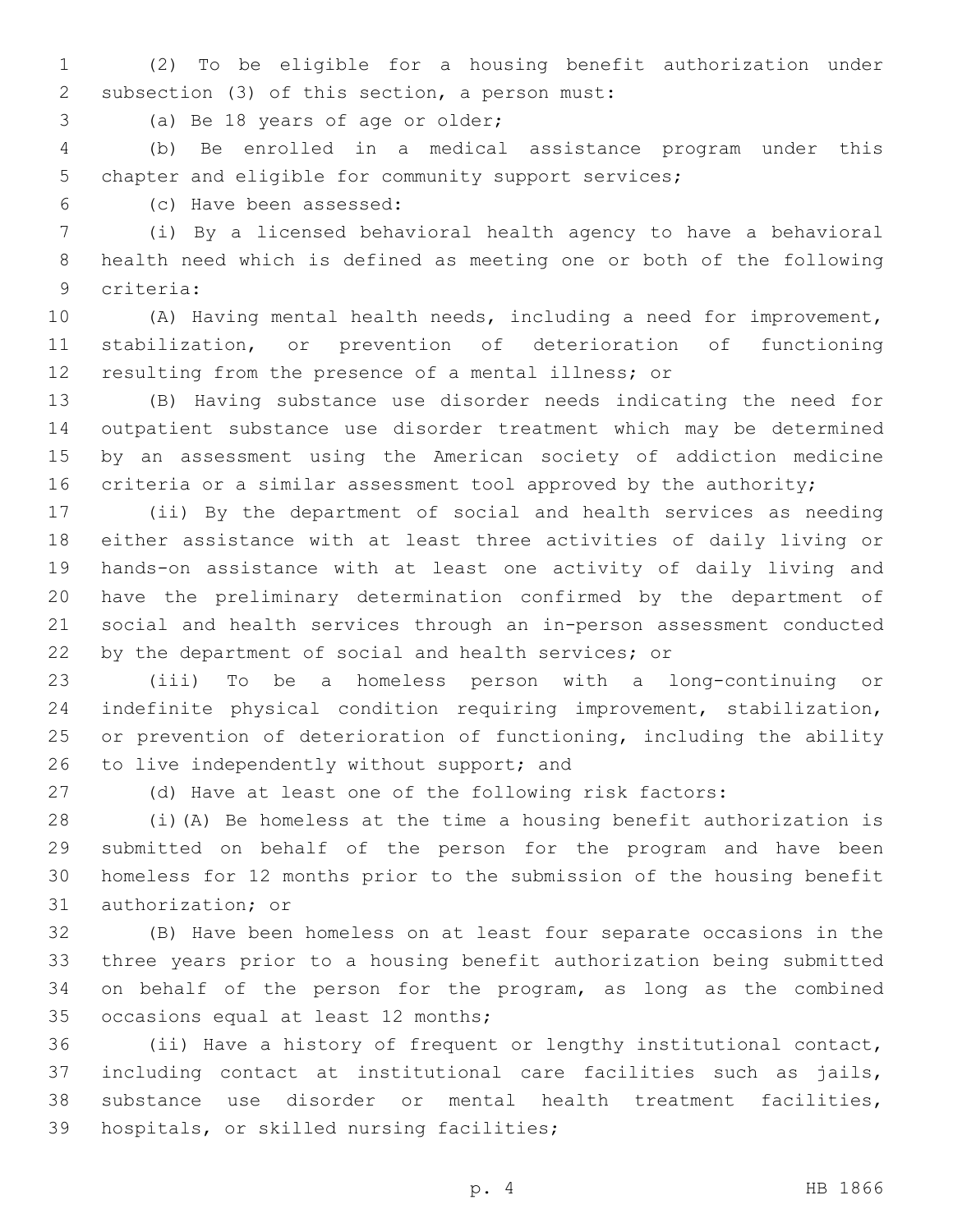(iii) Have a history of frequent stays at adult residential care 2 facilities or residential treatment facilities;

(iv) Have frequent turnover of in-home caregivers; or

 (v) Have at least one chronic condition and have been determined by the authority to be at risk for a second chronic condition as determined by the use of a predictive risk scoring tool that considers the person's age, gender, diagnosis, and medications.

 (3) Once a coordinating entity verifies that a person has met the eligibility criteria established in subsection (2) of this section, it must conduct a suitable housing assessment to determine the person's specific housing needs to assure that the housing is appropriate and safe for the person. The coordinating entity must submit the housing benefit authorization, including the suitable 14 housing assessment, to the office.

 (4) A housing benefit authorization is valid for 12 months and must be renewed annually in accordance with the eligibility standards in subsection (2) of this section, except that the standards related to homelessness shall be replaced with an assessment of the person's likelihood to become homeless in the event that the housing benefit authorization expires. The coordinating entity must adopt procedures to conduct annual housing benefit authorization renewals, according to authority standards, and submit the results to the office.

 NEW SECTION. **Sec. 4.** A new section is added to chapter 74.09 24 RCW to read as follows:

 (1) To establish and administer section 3 of this act, the 26 authority shall:

(a)(i) Establish a contract with a coordinating entity to:

 (A) Assure the availability of access for potential supportive housing recipients to eligibility determination services;

 (B) Verify that persons meet the eligibility standards of section  $3(2)$  of this act;

 (C) Coordinate enrollment in medical assistance programs for persons who meet the eligibility standards of section 3(2) of this act, except for actual enrollment in a medical assistance program 35 under this chapter; and

 (D) Coordinate with the office to arrange suitable housing for persons with a housing benefit authorization and assist the person with case management services to assure that the housing is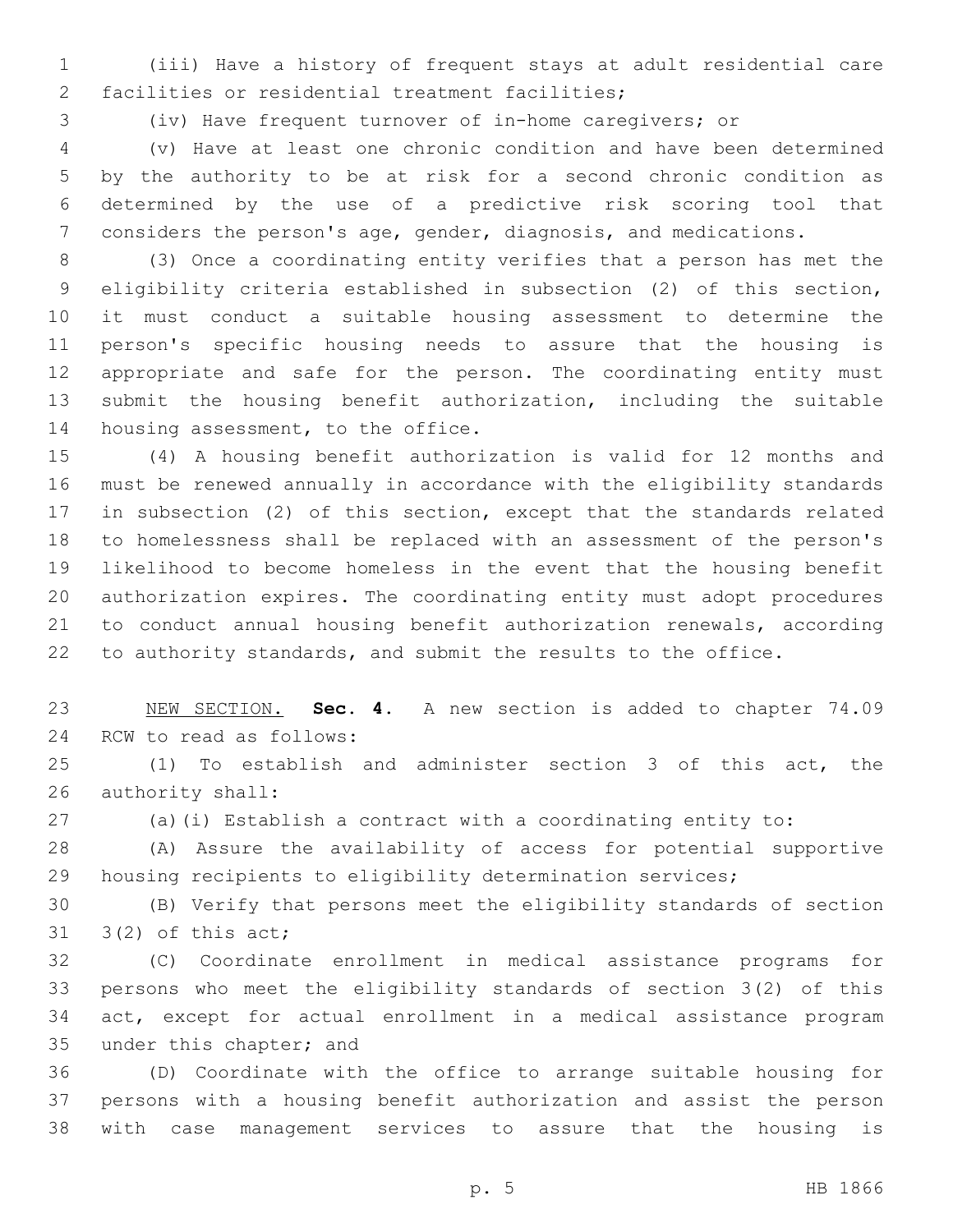appropriate to the person's needs and that supportive housing 2 services are provided to the person.

 (ii) The primary role of the coordinating entity is administrative and operational, while the authority shall establish the general policy parameters for the program and the work of the coordinating entity.6

 (iii) In selecting the coordinating entity, the authority shall choose an organization that is capable of providing both community support services and supportive housing to persons enrolled in 10 medical assistance programs under this chapter;

 (b) Establish metrics for the ongoing monitoring of the program, including the program's effect on providing persons with supportive housing, moving people into independent housing, improving health outcomes for people in the program, estimated reduced health care 15 spending to the state on persons enrolled in the program, and outcomes related to social determinants of health; and

(c) Adopt any rules necessary to implement the program.

 (2) The authority, in collaboration with the office, shall implement the program in phases as funding and housing is available. If either funding or supportive housing is not adequate to provide full access to the benefit, the authority, in collaboration with the office, may limit the enrollee size for a regional service area to remain within budgeted amounts or the availability of supportive housing within the regional service area. No later than:

 (a) January 1, 2023, the program must be available in at least three regional service areas. One regional service area must be the most populous single county regional service area in the state. The other two regional service areas must be the two regional service areas with the greatest number of counties within their boundaries. In implementing the program in the first phase, the authority must work with the office to address the ability to establish all program elements required by this chapter, including contracting with a coordinating entity to collaborate housing benefit authorizations with the office and establishing an adequate supply of supportive housing to meet anticipated demand by January 1, 2023;

 (b) July 1, 2024, the program must be available in at least four 37 regional service areas; and

 (c) July 1, 2025, the program must be available in all regional 39 service areas.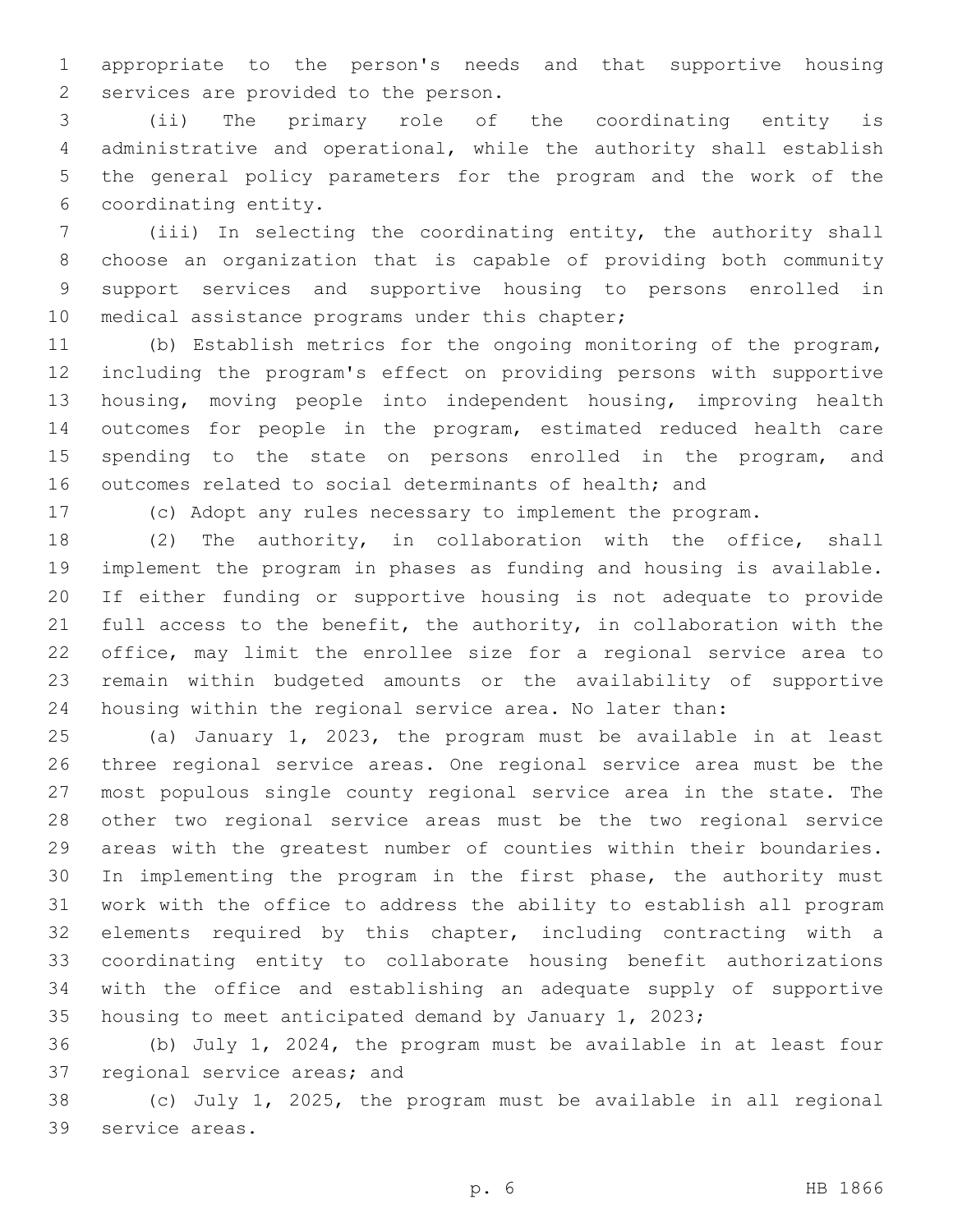(3)(a) The authority and the department may seek and accept funds from private and federal sources to support the purposes of the 3 program.

 (b) The authority shall seek approval from the federal department 5 of health and human services to:

 (i) Receive federal matching funds for administrative costs and services provided under the program to persons enrolled in medicaid; 8 and

 (ii) Align the eligibility and benefit standards of the foundational community supports program established pursuant to the waiver, entitled "medicaid transformation project" and initially approved November 2017, between the authority and the federal centers for medicare and medicaid services, as amended and reauthorized, with the standards of the program, including extending the duration of the benefits under the foundational community supports program to 12 16 months.

 (4)(a) By December 1, 2022, the authority and the office shall report to the governor and the legislature on preparedness for the first phase of program implementation, including the estimated enrollment, estimated program costs, estimated supportive housing unit availability, funding availability for the program from all sources, and any statutory or budgetary needs to successfully 23 implement the first phase of the program.

 (b) By December 1, 2023, the authority and the office shall report to the governor and the legislature on the progress of the first phase of program implementation and preparedness for the second 27 phase of program implementation.

 (c) By December 1, 2024, the authority and the office shall report to the governor and the legislature on the progress of the first two phases of program implementation and preparedness for the 31 final phase of program implementation.

 (d) By December 1, 2026, the authority and the office shall report to the governor and the legislature on the full implementation of the program, including the number of persons served by the program, available supportive housing units, estimated unmet demand for the program, ongoing funding requirements for the program, and funding availability for the program from all sources. Beginning December 1, 2027, the authority and the office shall provide annual updates to the governor and the legislature on the status of the 40 program.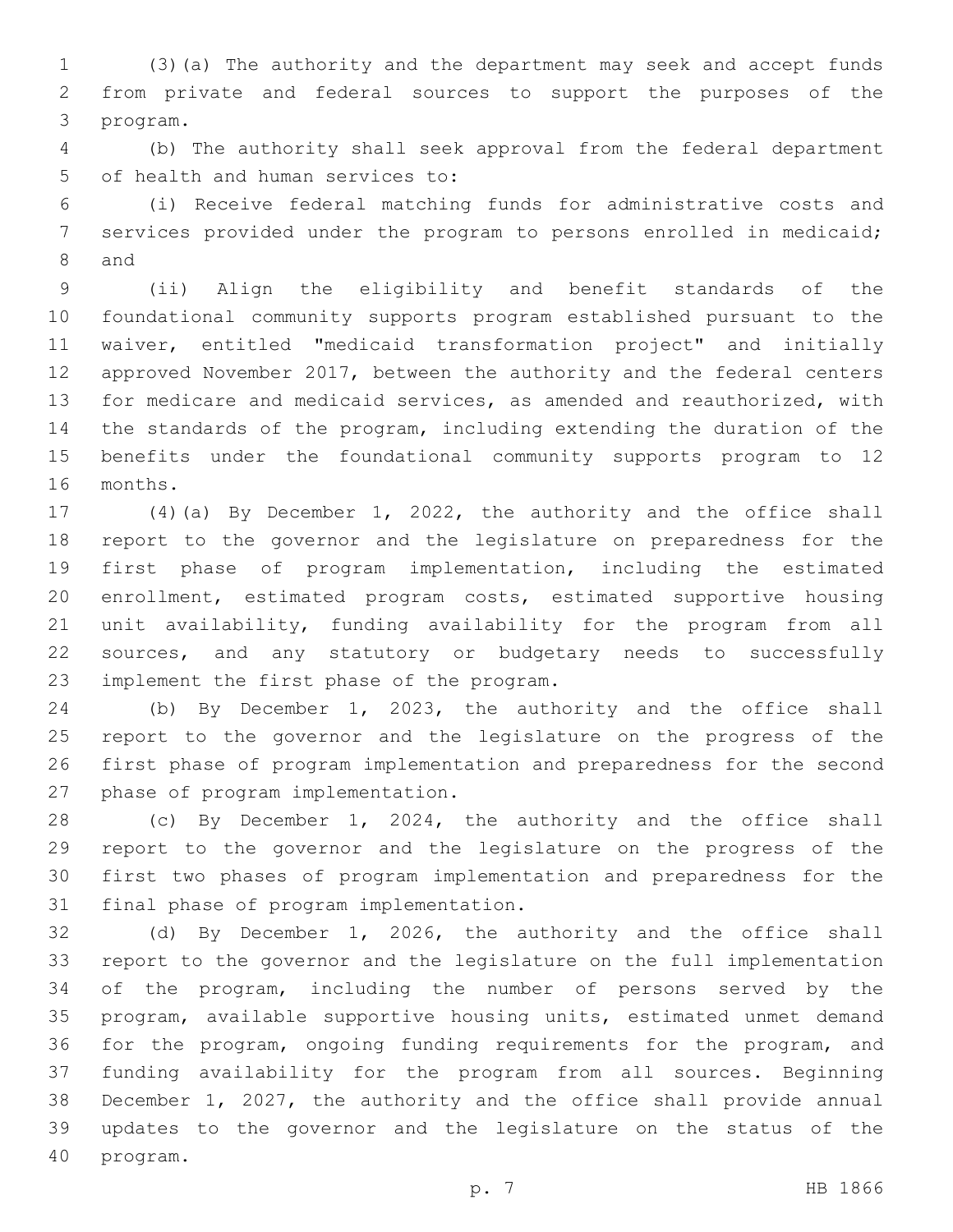NEW SECTION. **Sec. 5.** A new section is added to chapter 43.330 2 RCW to read as follows:

 (1) There is created the office of health and homes within the department.4

 (2) Activities of the office of health and homes must be carried out by a director of the office of health and homes, supervised by the director of the department or his or her designee.

 (3) The office of health and homes is responsible for leading efforts under this section and sections 3 and 4 of this act to coordinate a spectrum of ongoing and future funding, policy, and 11 practice efforts related to acquiring, producing, and providing housing to eligible recipients identified in section 3 of this act.

13 (4) The office of health and homes shall:

 (a) Acquire or create supportive housing units sufficient in number to fulfill housing benefit authorizations approved by the coordinating entity under section 3 of this act to provide approved 17 persons with supportive housing;

 (b) Contract with appropriate organizations to acquire, build, and operate the housing units, including but not limited to nonprofit community organizations, local counties and cities, public housing 21 authorities, and public development authorities;

 (c) Receive approved housing benefit authorizations and suitable housing assessments from the coordinating entity and identify an available supportive housing unit that meets the approved person's 25 needs;

 (d) Reevaluate the suitability of a person's supportive housing unit upon renewal of the housing benefit authorization by the 28 coordinating entity;

 (e) Collaborate with the authority on administrative functions, oversight, and reporting requirements, as necessary to implement the apple health and homes program established under section 3 of this 32 act; and

 (f) Adopt procedures to assist persons whose housing benefit authorizations are not renewed to transition to an independent 35 housing arrangement and coordinate supports.

 (5)(a) The office of health and homes shall regularly consult with an advisory committee, comprised of 13 members, including advocates, at least two legislators, a representative from the health care authority, a representative from a county that provides local county dollars for affordable housing, a councilmember or designee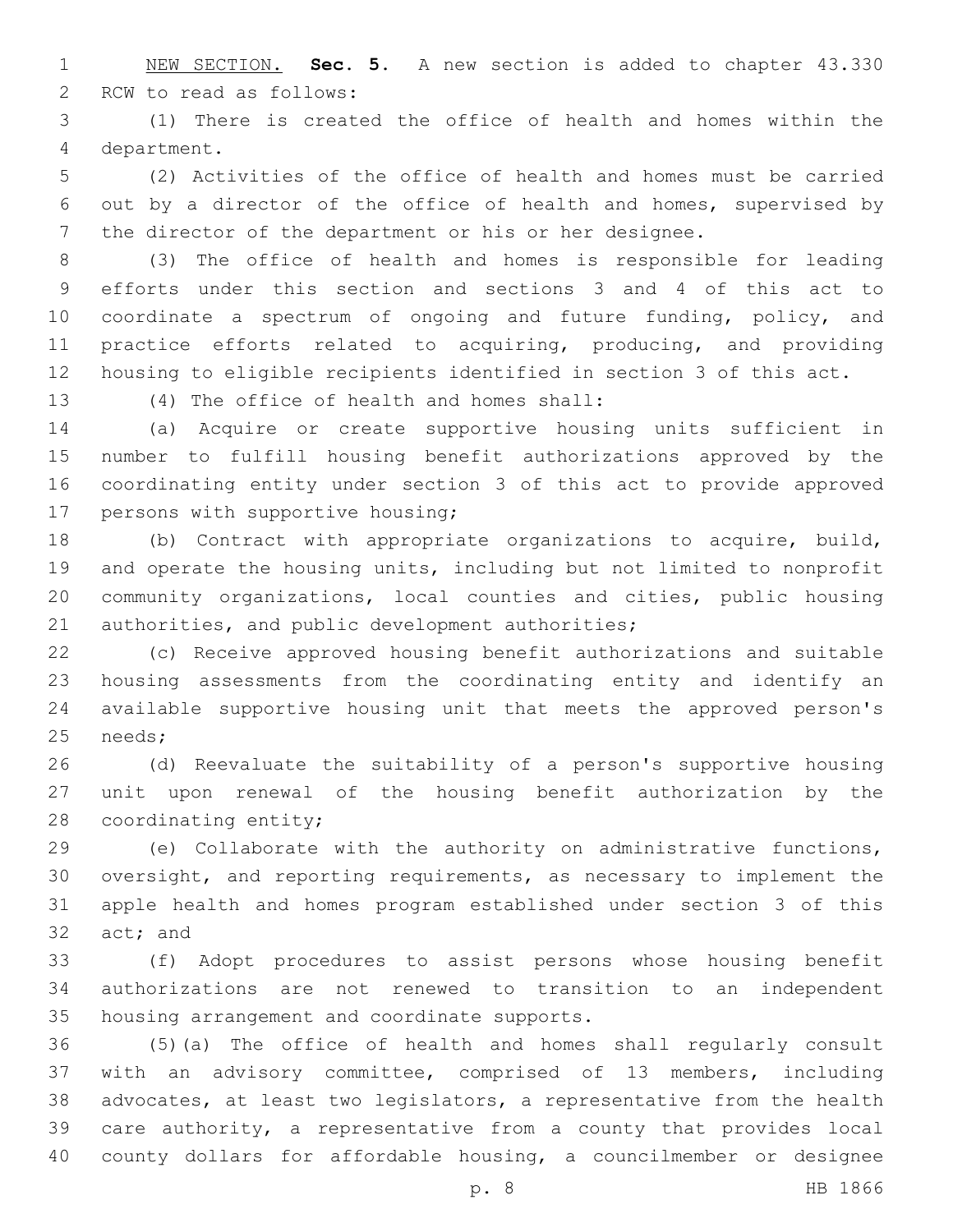from a city or jurisdiction that provides local dollars for affordable housing, a nonprofit developer of housing supported by the bond or tax credit program from western Washington, a nonprofit developer of housing supported by the bond or tax credit program from central Washington, a nonprofit developer of housing supported by the bond or tax credit program from eastern Washington, a person with lived experience with chronic homelessness, two service providers, and other stakeholders knowledgeable in the provision of services to homeless individuals. The advisory committee shall provide guidance and recommendations to the office of health and homes regarding 11 funding, policy, and practice gaps within and among state programs.

(b) The advisory committee must be staffed by the department.

 (c) The members of the advisory committee must be appointed by the governor, except for the legislators who must be appointed by the speaker of the house of representatives and the president of the 16 senate.

 (d) The advisory committee shall have its initial meeting no 18 later than March 1, 2023.

 (6) The office of health and homes must be operational no later than January 1, 2023. The department shall assure the coordination of the work of the office of health and homes with other offices within the department with similar or adjacent authorities and functions.

(7) For the purposes of this section:23

 (a) "Coordinating entity" has the same meaning as in section 2 of 25 this act.

 (b) "Housing benefit authorization" has the same meaning as in 27 section 2 of this act.

 (c) "Supportive housing" has the same meaning as in section 2 of 29 this act.

 NEW SECTION. **Sec. 6.** A new section is added to chapter 43.330 31 RCW to read as follows:

 The health and homes account is created in the state treasury. All receipts from the state's portion of the surcharge established in RCW 36.22.176(1)(c)(i) must be deposited into the account. Moneys in the account may be spent only after appropriation. Expenditures from the account may be used only for supportive housing programs administered by the office created in section 5 of this act, including acquisition and development of supportive housing units, operations, maintenance, and services costs of supportive housing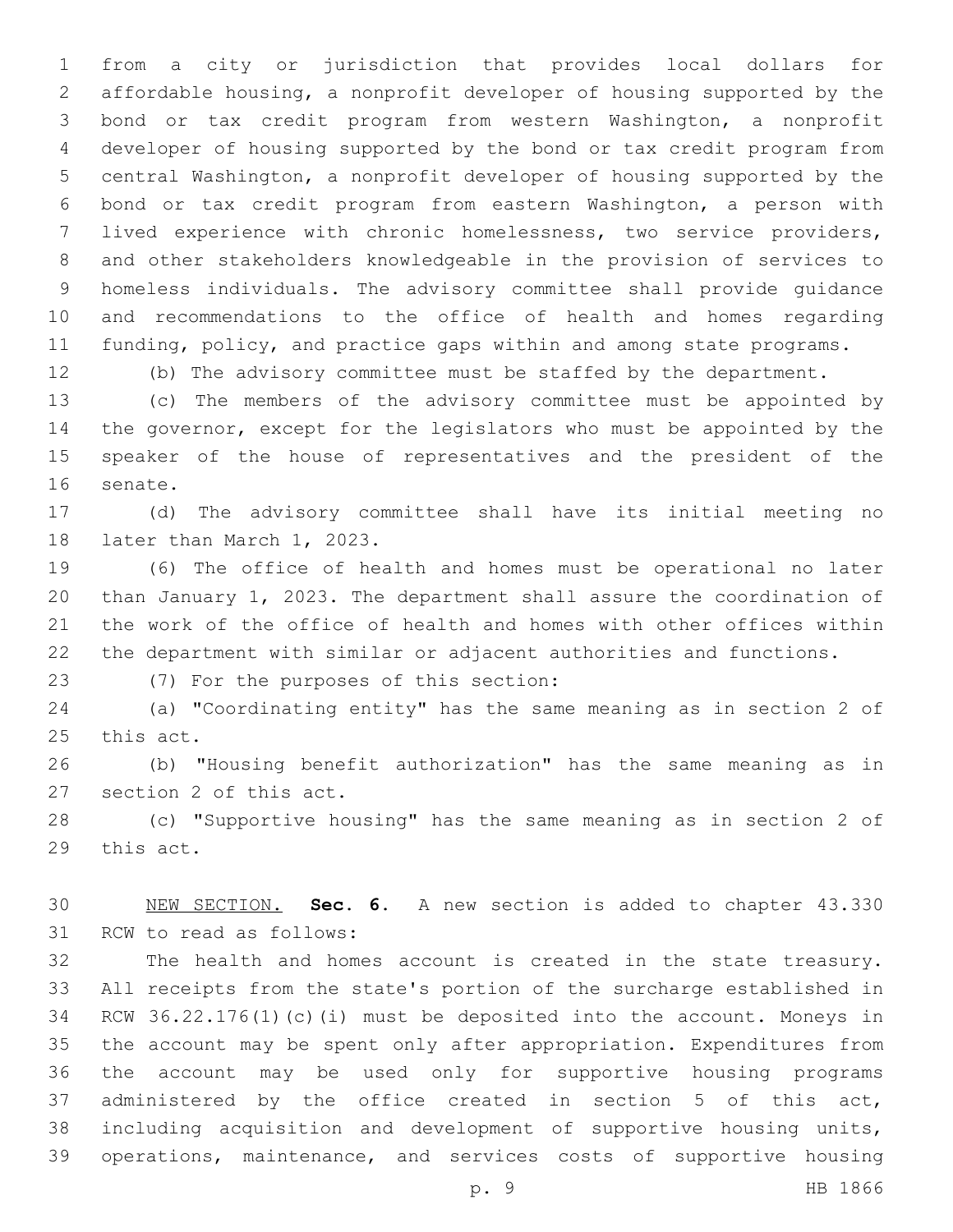units, project-based vouchers, and rapid rehousing. At least 25 percent of the expenditures from the account must be allocated to organizations that serve and are substantially governed by marginalized populations to pay the costs associated with program 5 outreach.

 **Sec. 7.** RCW 36.22.176 and 2021 c 214 s 1 are each amended to 7 read as follows:

 (1) Except as provided in subsection (2) of this section, a surcharge of \$100 must be charged by the county auditor for each document recorded, which is in addition to any other charge or surcharge allowed by law. The auditor must remit the funds to the state treasurer to be deposited and used as follows:

 (a) Twenty percent of funds must be deposited in the affordable housing for all account for operations, maintenance, and service costs for permanent supportive housing as defined in RCW 36.70A.030;

 (b) From July 1, 2021, through June 30, 2023, four percent of the funds must be deposited into the landlord mitigation program account created in RCW 43.31.615 for the purposes of RCW 43.31.605(1). Thereafter, two percent of funds must be deposited into the landlord mitigation program account created in RCW 43.31.615 for purposes of RCW 43.31.605(1); ((and))

22 (c) The remainder of funds must be distributed ((to the home 23 security fund account, with 60) such that:

 (i) Thirty percent of funds are distributed to the health and homes account created in section 6 of this act; and

26 (ii) Thirty percent of funds are distributed to the home security 27 fund account to be used for project-based vouchers for nonprofit housing providers or public housing authorities, housing services, rapid rehousing, emergency housing, or acquisition. Priority for use must be given to project-based vouchers and related services, housing acquisition, or emergency housing, for persons who are chronically homeless, including families with children. At least 50 percent of persons receiving a project-based voucher, rapid rehousing, emergency housing, or benefiting from housing acquisition must be living unsheltered at the time of initial engagement. In addition, funds may be used for eviction prevention rental assistance pursuant to RCW 43.185C.185, foreclosure prevention services, dispute resolution center eviction prevention services, rental assistance for people experiencing homelessness, and tenant education and legal assistance.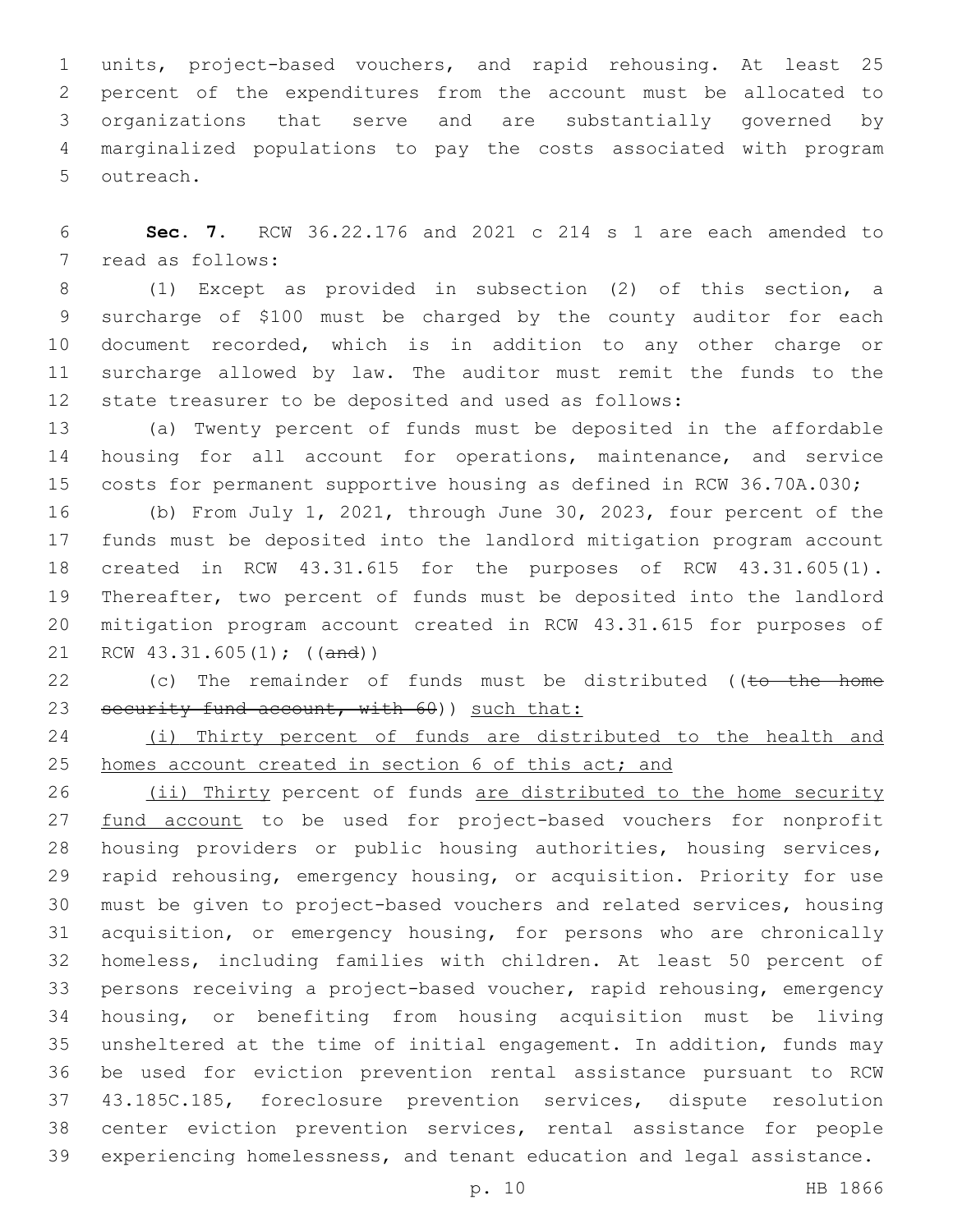(2) The surcharge imposed in this section does not apply to: (a) Assignments or substitutions of previously recorded deeds of trust; (b) documents recording a birth, marriage, divorce, or death; (c) any recorded documents otherwise exempted from a recording fee or additional surcharges under state law; (d) marriage licenses issued by the county auditor; or (e) documents recording a federal, state, county, city, or water-sewer district, or wage lien or satisfaction 8 of lien.

 NEW SECTION. **Sec. 8.** The sum of \$500,000,000 is appropriated for the fiscal biennium ending June 30, 2023, from the coronavirus state fiscal recovery fund to the office of financial management for expenditure into the health and homes account created in section 6 of this act.

 NEW SECTION. **Sec. 9.** The sum of \$500,000,000 is appropriated for the fiscal biennium ending June 30, 2023, from the health and homes account created in section 6 of this act to the department of commerce for the purpose of a rapid supportive housing acquisition program to issue competitive financial assistance to eligible organizations under RCW 43.185A.040 and to public development authorities established under RCW 35.21.730 through 35.21.755, for the acquisition and development of supportive housing units, subject to the following conditions and limitations:

 (1) Grants provided under this section may be used to acquire real property for quick conversion into supportive housing units or for predevelopment activities, renovation, and building update costs associated with the establishment of the acquired facilities. Grants provided under this section may not be used for operating or maintenance costs associated with providing supportive housing, 29 supportive services, or debt service.

 (2) Units acquired or developed under this section must serve individuals eligible for a supportive housing benefit through the apple health and homes program, as established in section 3 of this 33 act.

 (3) The department of commerce shall establish criteria for the issuance of the grants, which must follow the guidelines and compliance requirements of the housing trust fund program and the federal coronavirus state fiscal recovery fund. The criteria must include:38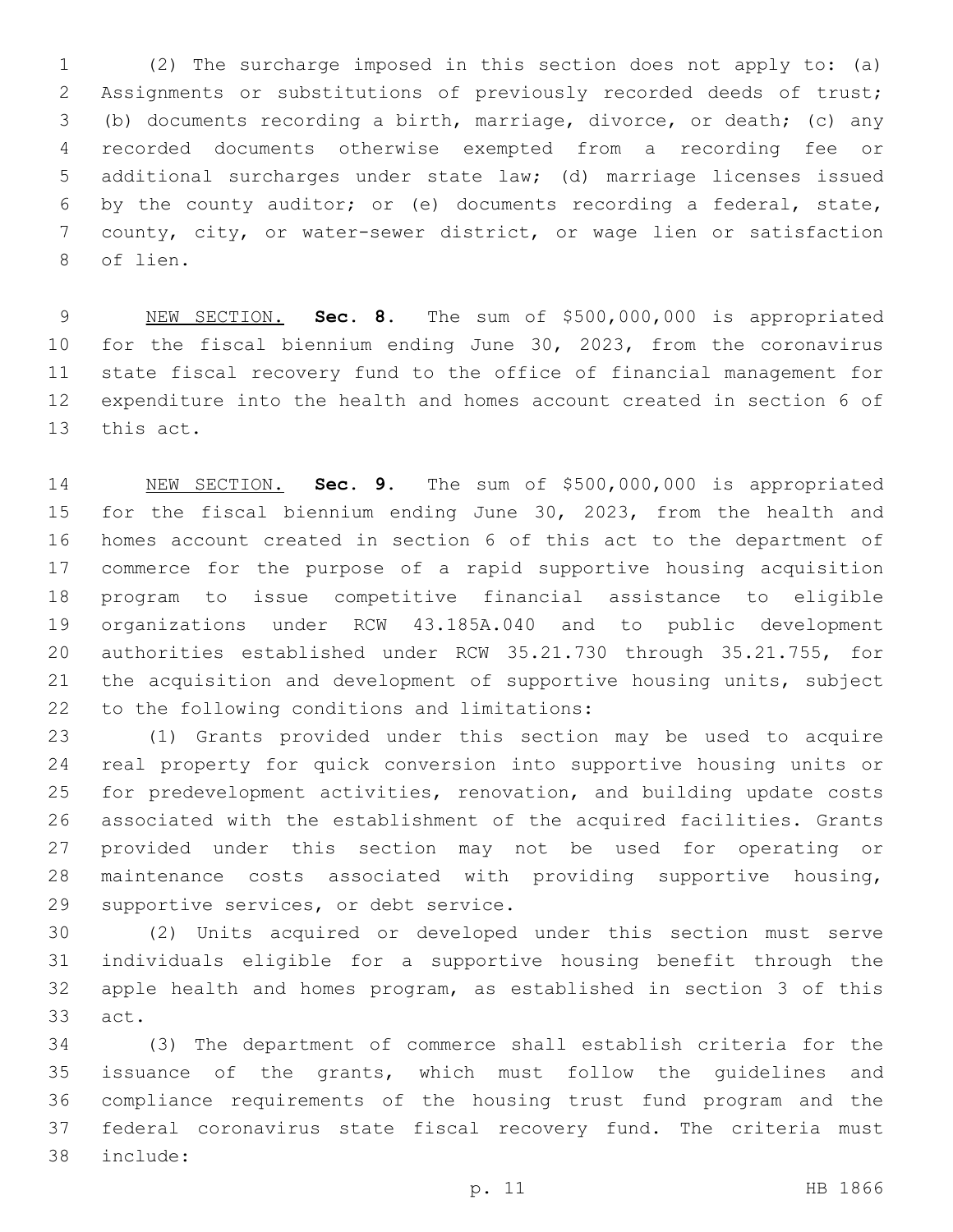(a) The date upon which structural modifications or construction would begin and the anticipated date of completion of the project;

 (b) A detailed estimate of the costs associated with the acquisition and any updates or improvements necessary to make the 5 property habitable for its intended use;

 (c) A detailed estimate of the costs associated with opening the 7 units; and

 (d) A financial plan demonstrating the ability to maintain and operate the property and support its intended tenants through the end 10 of the grant contract.

 (4) The department of commerce shall provide a progress report on its website by June 1, 2023. The report must include:

 (a) The total number of applications and amount of funding 14 requested; and

 (b) A list and description of the projects approved for funding 16 including state funding, total project cost, number of units, and 17 anticipated completion date.

 (5) The funding in this section is not subject to the 90-day application periods in RCW 43.185.070 or 43.185A.050. The department of commerce shall dispense funds to qualifying applicants within 45 days of receipt of documentation from the applicant for qualifying uses and execution of any necessary contracts with the department in order to effect the purpose of rapid deployment of funds under this 24 section.

 (6) If the department of commerce receives simultaneous applications for funding under this program, proposals that reach the greatest public benefit, as defined by the department, must be prioritized. For the purposes of this subsection (6), "greatest public benefit" must include, but is not limited to:

(a) The greatest number of qualifying supportive housing units;

 (b) Whether the project has federally funded rental assistance tied to it;

 (c) The scarcity of the supportive housing units applied for compared to the number of available supportive housing units in the 35 same geographic location; and

 (d) The housing trust fund program's established funding 37 priorities under RCW 43.185.070(5).

 NEW SECTION. **Sec. 10.** This act may be known and cited as the apple health and homes act.